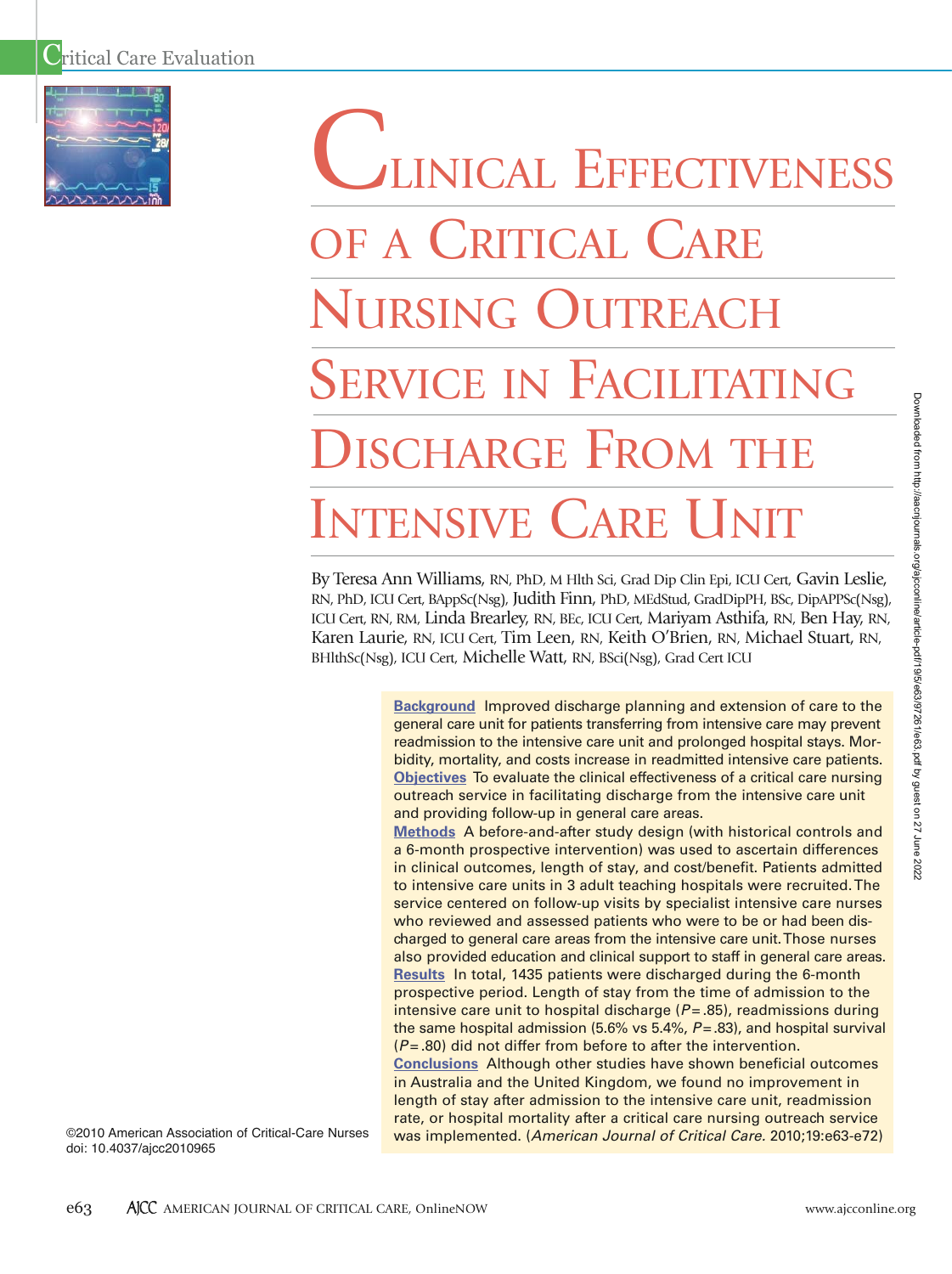The major role of intensive care units (ICUs) is to save lives that would otherwise<br>
be lost to conditions such as severe infection, trauma, burns, drug overdose, or<br>
acute respiratory failure. Australia has 167 hospitals be lost to conditions such as severe infection, trauma, burns, drug overdose, or acute respiratory failure. Australia has 167 hospitals with ICUs that, in 2003, admitted 143 000 patients.<sup>1</sup> Overall survival is good, with 85% of patients being discharged from the hospital. However, critical care is expensive. In the United expenditures, and 0.56% of the gross domestic product. The number of ICU admissions and the cost per day of ICU care in Australia are unknown but are most likely substantially lower than in the United States (eg, 0.1% of gross domestic product, which corresponds to about 900 million per annum). However, demand for intensive care services is increasing, and intensive care is growing at a rate that is higher than the average for all health services.<sup>2</sup> Demand for increasingly sophisticated technology in clinical care, increasing numbers of older patients with concomitant comorbid diseases, and increased consumer expectations all contribute to this increased demand for intensive care services.<sup>3</sup>

Given the financial burden of critical illness, there is considerable impetus to consider strategies to reduce the demand for intensive care services, ideally by preventing critical illness in the first place. Once a patient has been selected for discharge from ICU, however, the goal is to expedite their discharge

#### **About the Authors**

**Teresa Ann Williams** is a nurse researcher in the critical care division at Royal Perth Hospital and a research fellow at Curtin University in Perth, Western Australia. **Gavin Leslie** is the director of research and development and a professor of critical care nursing in the School of Nursing and Midwifery at Curtin Health Innovation Research Institute, Curtin University and Royal Perth Hospital in Perth, Western Australia. **Judith Finn** is chair of nursing research in the School of Population Health at The University of Western Australia and the Centre for Nursing Research, Innovation and Quality, Sir Charles Gairdner Hospital, Nedlands, Western Australia. **Linda Brearley** is nursing director in the critical care division of Royal Perth Hospital in Perth, Western Australia. **Mariyam Asthifa** is a research associate at Sir Charles Gairdner Hospital in Nedlands, Western Australia. **Ben Hay** is a clinical nurse in the intensive care unit at Sir Charles Gairdner Hospital, Nedlands, Western Australia. **Karen Laurie** is a clinical nurse specialist in the intensive care unit at Sir Charles Gairdner Hospital, Nedlands, Western Australia. **Tim Leen** is a clinical nurse specialist in the intensive care unit at Royal Perth Hospital, Perth, Western Australia. **Keith O'Brien** is a clinical nurse specialist in the intensive care unit at Royal Perth Hospital, Perth, Western Australia. **Michael Stuart** is a clinical nurse at Fremantle Hospital, Fremantle, Western Australia. **Michelle Watt** is a clinical nurse manager in the intensive care unit at Fremantle Hospital, Fremantle, Western Australia.

**Corresponding author:**Teresa Williams, RN, PhD, Critical Care Division, Royal Perth Hospital, Wellington Street, Perth, Western Australia 6000 (e-mail: Teresa.Williams@ health.wa.gov.au).

from the ICU and then from the hospital by preventing deterioration that requires readmission to the ICU or a prolonged hospital stay. Patients who are readmitted to the ICU have increased morbidity, mortality, and costs.<sup>4</sup>

Timely detection of critically ill patients or patients in deteriorating condition is of paramount importance in improving their outcomes. Indeed, attempts to facilitate the early management of patients who exhibit signs of deteriorating condition underpinned the implementation of "medical emergency teams" (METs) in hospitals (initially) throughout Australia<sup>5</sup> and now throughout the

world. The MET concept, however, relies on the staff in general care areas being able to recognize that the patient's condition is deteriorating and then to call for the MET to attend. In a cluster randomized controlled trial to compare outcomes with a MET versus without a MET,

researchers found no improvement in the incidence of cardiac arrest, unplanned ICU admissions, or unexpected death with an MET, which suggests that this approach may not be as effective as initially reported.<sup>6</sup> An alternative strategy for post-ICU patients is use of an ICU outreach team (in the United Kingdom)<sup>7</sup> or an ICU liaison nurse (in Australia).<sup>8</sup> The principle underpinning ICU "outreach" services is to avert readmission to the ICU (and in-hospital death) once patients are discharged from the ICU. Readmission is avoided by monitoring the post-ICU discharge progress and promptly recognizing when patients are unwell or in deteriorating condition so

Australia has 167 hospitals with intensive

care units (ICUs).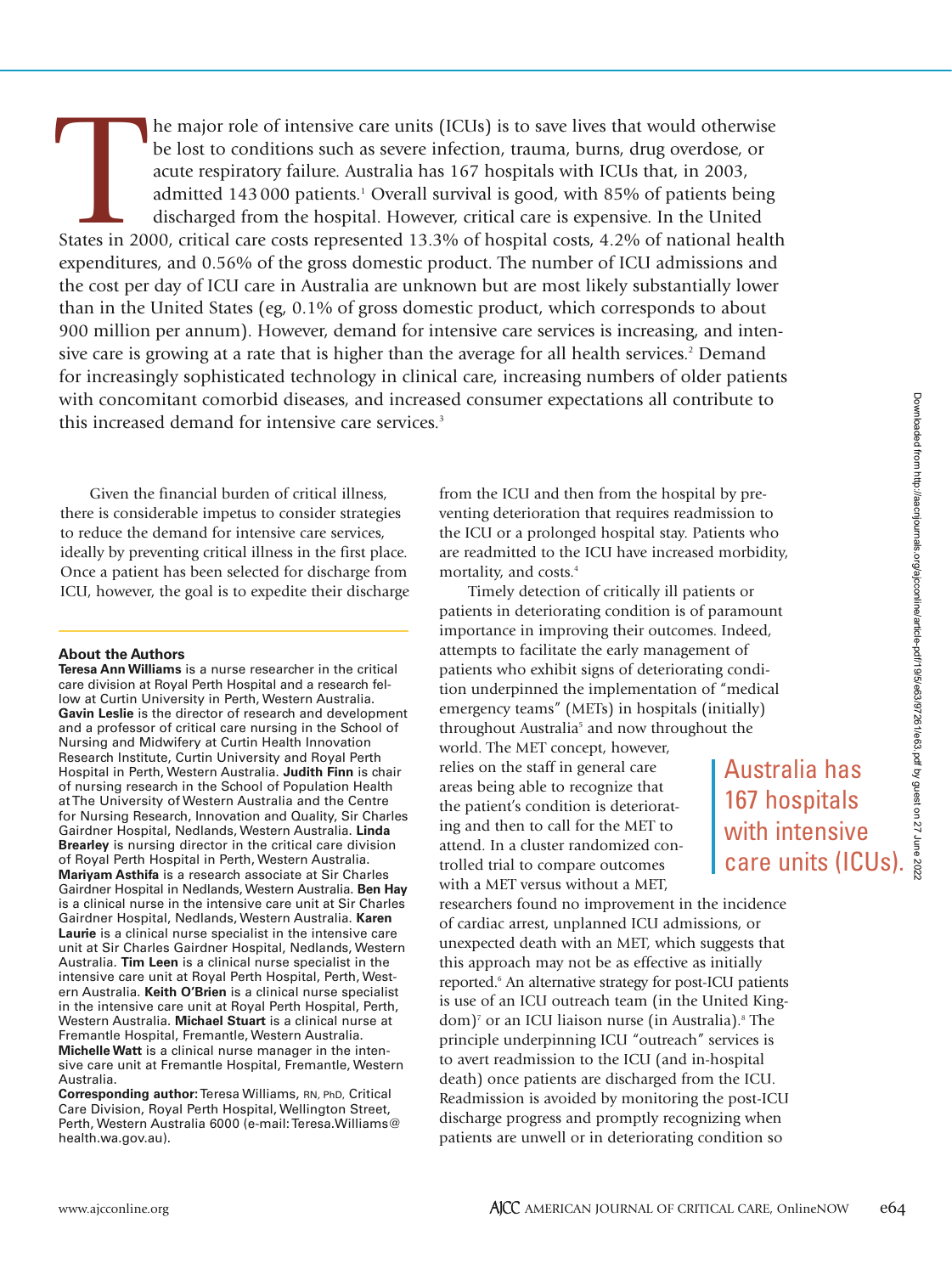as to permit initiation of appropriate interventions. In a landmark study<sup>7</sup> that galvanized interest in this outreach concept, researchers reported a reduction in readmissions to the ICU by 6.4% (95% confidence interval [95% CI] 0.26-0.87) after the introduction of a critical care (nurse) outreach team in the United Kingdom. Hospital survival in ICU patients was increased by 6.8% (relative risk 1.08, 95% CI, 1.00- 1.18), although the difference was not statistically significant.<sup>7</sup> The characteristics of the "before" and "after" cohort of ICU patients in that study did not differ significantly, thus reducing the likelihood that the improvements in outcomes were due to confounding. In a more recent multicenter survey of 108 units in the United Kingdom, the critical care outreach service was associated with significant decreases in the proportion of patients admitted to the ICU who had received cardiopulmonary resuscitation before admission (95% CI, 0.73-0.96), in after-hours ICU admissions (95% CI, 0.84-0.97), and in mean physiology score<sup>9</sup> (95% CI, 0.31-2.12) but neither ICU mortality (95% CI, 0.87-1.08) nor in-hospital mortality changed significantly.<sup>10</sup>

A critical care nursing outreach service thus extends critical care services beyond the confines of the ICU, to function within a service and educational partnership between the ICU and the general care

The ICU outreach role is to avert readmission to the ICU (and in-hospital death) after ICU discharge. areas. The outreach teams support the staff in general care areas by following up patients recently discharged from the ICU, as well as participating in discharge planning for ICU patients. Discharge planning is important for enabling timely discharge to the general care area. In a study conducted at one of this project's study sites in 2000 and 2001, the researchers detected a sig-

nificant delay in transfer from the ICU in 27% of patients, even in patients who had been ready for transfer to the general care area for several days.<sup>11</sup> These delays not only result in unnecessarily higher costs, but the delays block potential admissions to the ICU and can result in hastily performed discharges after hours if an ICU bed is needed in an emergency. Although bed availability was an issue that delayed discharge, having adequate support for specialized services in the general care areas was also identified as a factor in delaying transfer.

In reports $12-15$  of previous evaluations of the use of liaison nurses in Australian hospitals, researchers have described positive outcomes. Chaboyer et al<sup>12</sup> reported a 3-fold reduction in delays of at least 2 hours in discharge from the ICU and a decrease of

about 2.5 times in delays of 4 hours or more when a liaison nurse service was implemented. Furthermore, use of liaison nurses was positively evaluated by nursing staff in the general care areas $13$  and by patients and their families.<sup>14</sup> Green and Edmonds<sup>15</sup> found the proportion of medical readmissions to the ICU decreased from 2.3% to 0.5% after the liaison nurse service was introduced. However, in a more recent 3-year study, researchers found no significant change in median length of stay (LOS) in the ICU, median hospital LOS, or ICU or hospital mortality before and after use of an ICU liaison nurse was implemented.16

Few studies have been done to evaluate the effect of use of Australian liaison nurses on outcomes in a large cohort of critically ill patients. This study was intended to evaluate the clinical effectiveness of the critical care nursing outreach service in 3 tertiary hospital sites in Perth, Western Australia.

### **Materials and Methods Objectives**

The goal of this study was to evaluate the effect of a critical care nursing outreach service on the outcomes of patients discharged from the ICU, specifically, LOS in hospital from the time of admission to ICU, hospital mortality, and readmissions to ICU.

#### **Design**

A before-and-after study design was used, along with historical controls and a prospective intervention. Six months of retrospective data were collected before 6 months of prospective data collection after implementation of the outreach service. Patients who were discharged from the ICU between June 2 and November 30, 2007, comprised the preintervention cohort, and patients discharged between June 2 and November 30, 2008, were recruited for the postintervention cohort.

#### **Participants and Setting**

Patients discharged from the ICU in 1 of the 3 adult tertiary-referral hospitals in Perth (Royal Perth Hospital, Sir Charles Gairdner Hospital, and Fremantle Hospital) were recruited. The level III ICUs<sup>17</sup> operate as closed ICUs, which is customary in Australia and New Zealand. Patients who died in the ICU or were discharged directly from the ICU to home or to another hospital or institution were excluded.

#### **Ethical Considerations**

The need to obtain formal consent from the patient was waived after a review by the institutional ethics committee in accordance with the Australian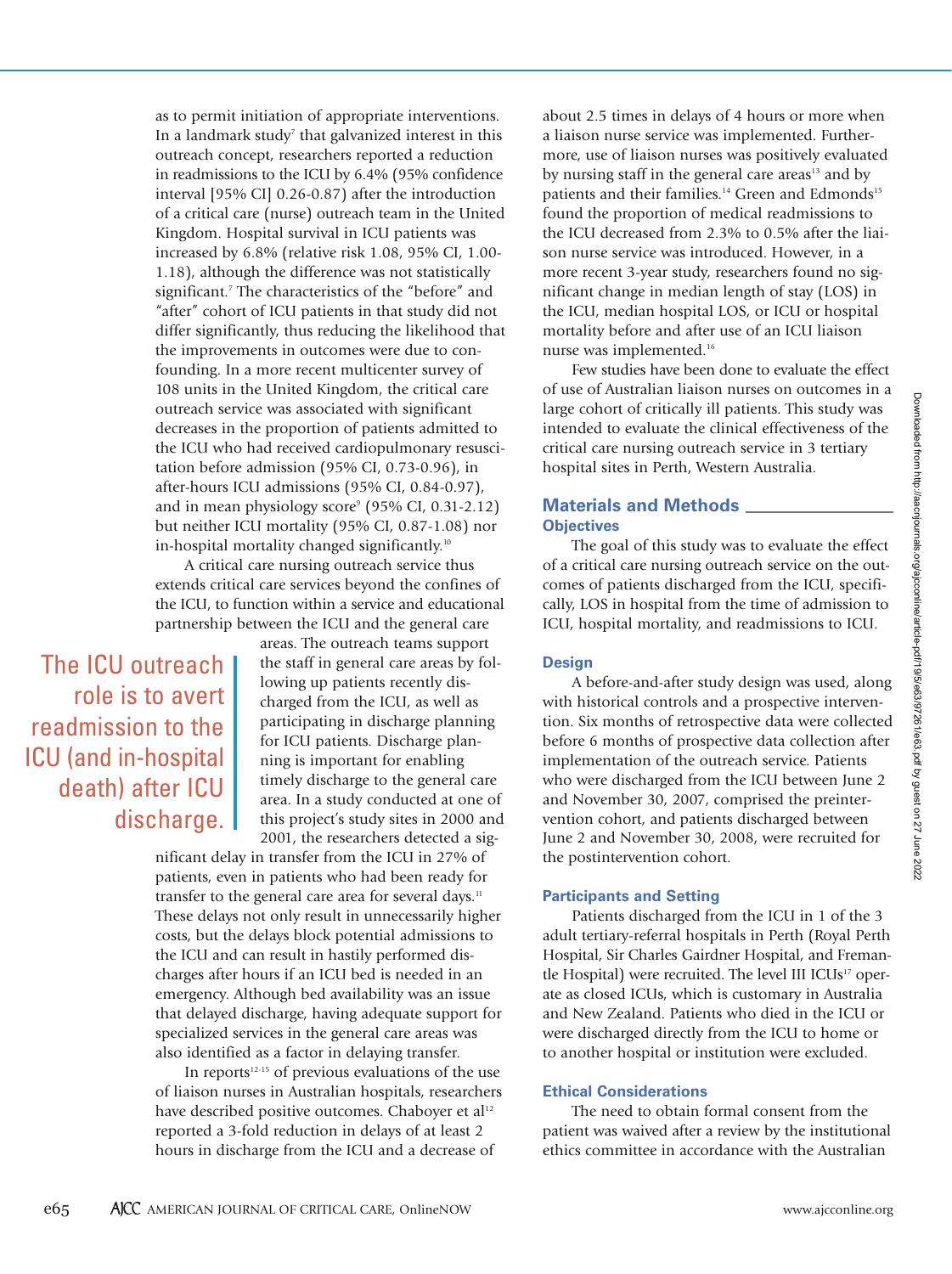Outreach teams support the ward staff by following

discharged from

the ICU.

National Health and Medical Research Council guidelines.<sup>18</sup> All patients in the prospective data collection were subject to the intervention. The change in practice at the study hospitals is considered best practice in several ICUs in Australia and the United Kingdom. Approval to conduct the study was obtained from the department heads. The confidentiality of participants has been maintained; data are reported in ways that ensure that individuals are not identifiable. The information collected is kept in a secure environment, and electronic data are stored on a passwordprotected computer. Any publication arising from the study does not identify individual participants.

### **Critical Care Nursing Outreach Service**

The service involved assessments before discharge from the ICU and follow-up visits by critical care nurse specialists, who reviewed and assessed patients before and after discharge from the ICU to the general care areas. The nurse specialists provided coverage 7 days a week during business hours (8 AM to 5 PM). In addition, they provided education and clinical support to the staff in the general care areas. A protocol for the processes to be undertaken at the bedside—and the actions to be taken in response was developed in consultation with a multidisciplinary team informed by guidelines already developed in the United Kingdom.<sup>19</sup> Minimal modification was required at each hospital, to accommodate the differing structures and processes for patient care at the individual hospitals.

#### **Implementation of the Service**

Development of the job description and selection criteria enabled the recruitment of 2 outreach nurses at each site. The outreach nurses were provided with a 2-week orientation period to enable them to familiarize themselves with their role. Hospital staff were informed about the study through newsletters, personal communication, and education sessions. The promotion of the outreach service continued throughout the implementation phase.

#### **Outcomes**

The primary outcome was LOS in the hospital from the time of admission to the ICU to hospital discharge for patients' first admission to the ICU during the study. Secondary outcomes were (1) the number of ICU readmissions during the same hospital admission, (2) survival to hospital discharge, (3) day of week discharged from the ICU, (4) time of day discharged from the ICU, (5) activities of the outreach nurse, and (6) delay to discharge from the ICU.

#### **Data Sources**

Data for the primary outcome were abstracted from the Western Australian Health Department's administrative computer system (The Open Patient Administration System), in which all patient admissions, transfers, and discharges are recorded.

#### **Statistical Analysis**

Time zero for the calculation of the primary outcome was taken as the date and time that the patient was admitted to the ICU for the first time. Each of the study outcomes was first analyzed by using univariate statistics to compare the outcomes before and after the intervention. (Percentages may not total 100% because of rounding.) Severity of illness was assessed by using the worst score on the Acute Physiology and Chronic Health Evaluation (APACHE) II during the first 24 hours.<sup>20</sup> Length of stay was calculated from the time of admission to

the ICU to the time of discharge from the hospital. Readmissions during the same hospital stay were defined as early, those within 48 hours<sup>10</sup> and therefore most likely to be attributable to ICU-related care, or late, those occurring more than 48 hours after discharge from the ICU and more likely to be associated with an issue in the general care area. Time of day discharged from ICU was categorized as daytime (7 AM to 5:59 PM),

evening (6 PM to 9:59 PM), and nighttime (10 PM to 6:59 AM). Patients' discharge from the ICU was defined as delayed when patients who were deemed suitable for discharge from the ICU were not discharged for more than 8 hours.<sup>11</sup> For cases in which multiple reasons were given for the delay, medical condition took precedence, followed by lack of availability of a bed in the general care area.

Categorical variables were reported as frequencies and compared by using a  $\chi^2$  test. Continuous data were reported as medians and interquartile ranges (IQRs) and compared by using the Student *t* test for normally distributed data and nonparametric tests for data that were not normally distributed. Multiple linear regression was used to examine the independent effect of the intervention on the primary outcome, adjusted for age and sex. The outcome measure, inhospital LOS from the time of ICU admission, was log-transformed because these data were not normally distributed. Data were analysed by using SPSS, version 17.0 (SPSS Inc, Chicago, Illinois). Where data were missing, the number of available observations is reported and no assumptions are made about the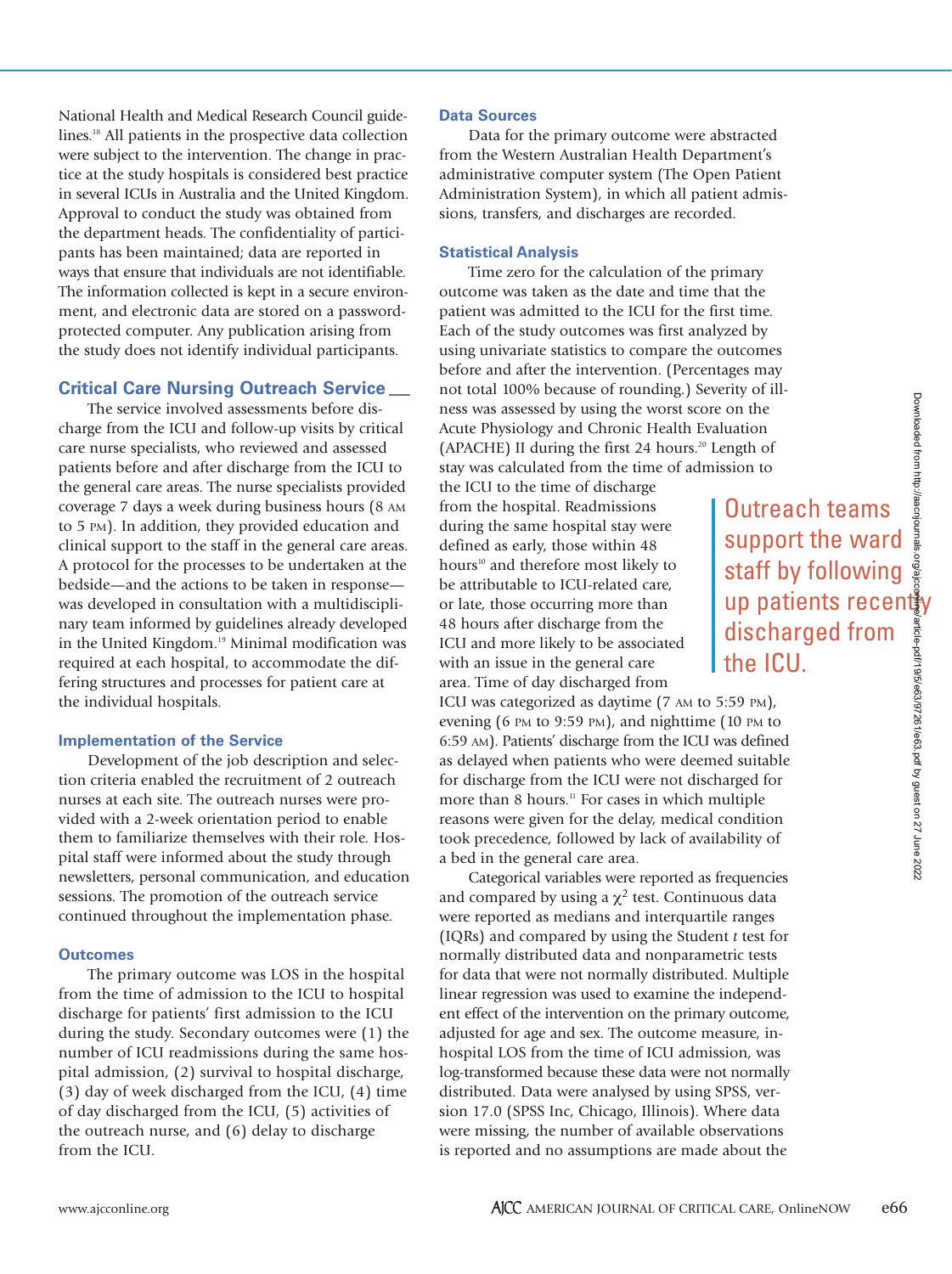# **Table 1 Characteristics of cohorts before and after intervention**

| <b>Characteristic</b>                                                                 | <b>Before</b><br>$(n = 1566)$ | After<br>$(n = 1435)$ |
|---------------------------------------------------------------------------------------|-------------------------------|-----------------------|
| Age, mean, y                                                                          | 55                            | 54                    |
| Males, %                                                                              | 65                            | 65                    |
| Score on Acute Physiology and Chronic Health<br>Evaluation II for 2762 patients, mean | 16.8                          | 16.7                  |
| Length of stay in intensive care unit, median, d                                      | 1.9                           | 1.8                   |
| Length of stay from time of admission to intensive                                    |                               |                       |
| care unit to hospital discharge, median, d                                            | 9.8                           | 10.1                  |
| Hospital mortality, %                                                                 | 5.5                           | 5.4                   |
| Readmissions, %                                                                       | 5.6                           | 5.4                   |

missing data. Two-sided comparisons with 95% CIs were used, and *P* values less than .05 were considered statistically significant.

#### **Sample Size**

According to the 2002 data for all patients discharged alive from the ICU at Royal Perth Hospital  $(n = 1345)$ , the mean LOS in the hospital after discharge from the ICU was 13.2 days (SD, 28.0 days). Therefore, for a 20% reduction in post-ICU LOS in hospital (ie, to reduce the mean LOS from 13.2 to 10.5 days), for a power of 0.90, and an alpha of 0.05, a minimum of 1320 patients was required. According to 2007 data obtained from each of the 3 study hospitals, approximately 60 patients are

# Neither ICU nor hospital length of stay differed from before to after use of critical care outreach.

discharged (alive) from the ICU each week, with the weekends having the lowest proportion of discharges. Thus, based on an estimate of 60 patients per week for 26 weeks, a total of 1560 post-ICU patients were expected during the 6-month intervention period. If one estimates that 10% of patients will not be suitable to enter the study (eg, died in the ICU or were discharged to another

facility or directly home from the ICU), the number of patients discharged from the 3 ICUs would be sufficient to meet the required sample size of 1320 patients.

# **Results**

Of the total of 3001 patients discharged from the 3 ICUs during the study period, 1566 patients were in the 2007 "before intervention" cohort and 1435 patients were in the 2008 "after intervention" cohort. The characteristics of both cohorts are compared in Table 1. The cohorts from before and after the intervention were not significantly different.

The mean age was 55 (SD, 19) years in the before group compared with 54 (SD, 19) years in the after group  $(t = -1.96, P = .05)$ . The proportion of men was 65%, the same for both cohorts. From available data for 2762 patients, the mean APACHE II score was 16.8 (SD, 7.4) in the before group and 16.7 (SD, 7.2) in the after group (*t* = -0.37, *P* = .66).

#### **Primary Outcome**

The LOS for the ICU patients in the before cohort (median, 1.9 days; IQR, 1.0-4.0 days) was not significantly different  $(z = 0.57, P = .57)$  from that in the after cohort (median, 1.8 days; IQR, 0.9-4.8 days). The median LOS in the hospital from admission to the ICU until hospital discharge was 9.8 (IQR, 6.0-19.5) days in the before cohort and 10.1 (IQR, 5.9-20.6) days in the after cohort  $(z = 0.18, P = .86)$ . After adjustment for patients' age and sex, the LOS after admission to the ICU did not differ significantly between the cohorts (95% CI, -0.096 to 0.041, *P*=.42).

# **Secondary Outcomes**

Secondary outcomes were (1) number of ICU readmissions during the same hospital admission, (2) survival to hospital discharge, (3) day of week discharged from the ICU, (4) time of day discharged from the ICU, (5) activities of the outreach nurse, and (6) delay to discharge from the ICU.

Before the outreach service was implemented, 5.4% of patients were readmitted to the ICU during the same hospital admission, with 40% of the first readmissions within 48 hours of discharge from the ICU. After implementation of the outreach service, 5.6% of patients were readmitted to the ICU during the same hospital admission, with 33% of the first readmissions within 48 hours of discharge from the ICU. Readmission rates did not differ significantly between cohorts  $(\chi_1^2 = 0.04, P = .83)$ . Although the proportion of later admissions was lower after the introduction of the critical care outreach service, this difference was not statistically significant  $(\chi_1^2$  = -0.94, *P* = .33). Hospital mortality was similar between cohorts: 5.5% before the outreach service was implemented compared with 5.4% after the service was implemented  $(\chi_2^2 = -0.03, P = .86)$ .

The day of discharge did vary between the 2 cohorts ( $\chi^2$ <sub>6</sub> = 18.8, *P* = .005), as shown in Figure 1. Most patients were ready for discharge on weekdays and least often on Sundays in both cohorts, but discharges on Sundays decreased almost by half after the outreach service was implemented compared with before.

The time of discharge did not differ significantly from before to after the introduction of the critical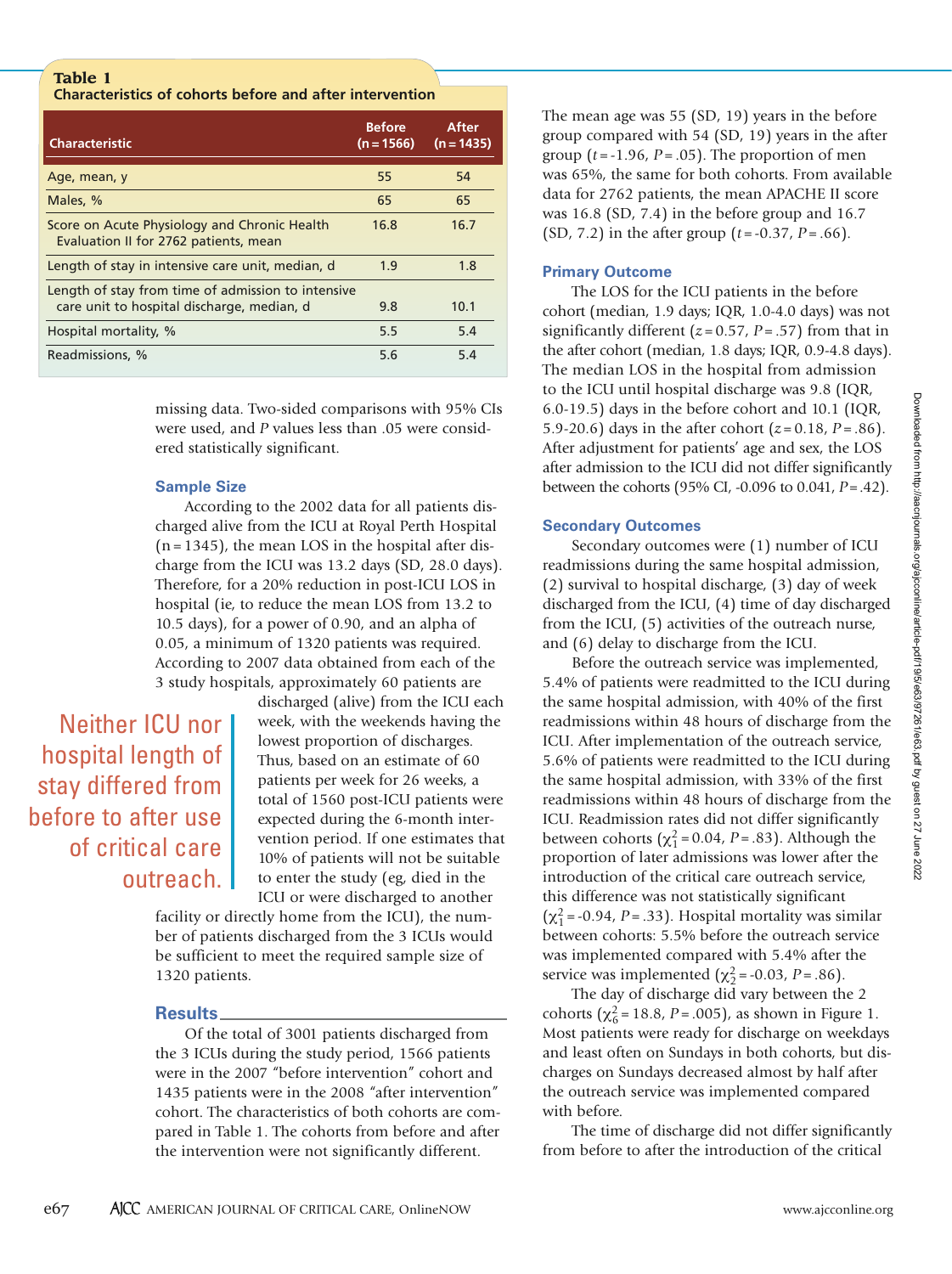

care outreach service ( $\chi^2$  = 3.0, *P* = .22). The most common time for discharge was in the daytime (77% before and 78% after implementation of the outreach service). Further comparison showed that evening discharges were more frequent after than before the intervention; nighttime discharges were more frequent after (10%) than before (8%) the intervention (Figure 2).

#### **Outreach Service**

After the outreach service was implemented, 1435 patients were discharged from the ICU. The following results relate only to this postintervention cohort. Of these 1435 patients, the critical care outreach nurses visited 1198 patients before their discharge from the ICU (83% of patients admitted to the ICU during the study period). Some patients had more than 1 visit from the outreach nurses before their discharge, giving a total of 1459 visits.

#### **Predischarge Visits**

Fourteen percent of the patients who received a predischarge visit required 2 or more visits (range, 1-7 visits). The time taken for visits conducted before the patient's discharge from the ICU ranged from 2 to 260 (median, 15; IQR, 15-30) minutes. Issues most often encountered were respiratory (70% of visits), related to catheters (52% of visits), gastrointestinal (52% of visits), renal (48% of visits), and cardiovascular (45% of visits). Up to 14 types of referrals, 1115 in total, were made for 456 patients at these predischarge visits. The 5 most common



**Figure 2** Comparison of time of discharge between before and

referrals were to the ICU team (52%), a physiotherapist (23%), a dietitian (19%), a specialty team, (19%) and a speech pathologist (16%).

#### **Care Needs on Discharge From the ICU**

From a total of 1435 patients discharged from the ICU after implementation of the outreach service, just more than half (56%) had no requirements for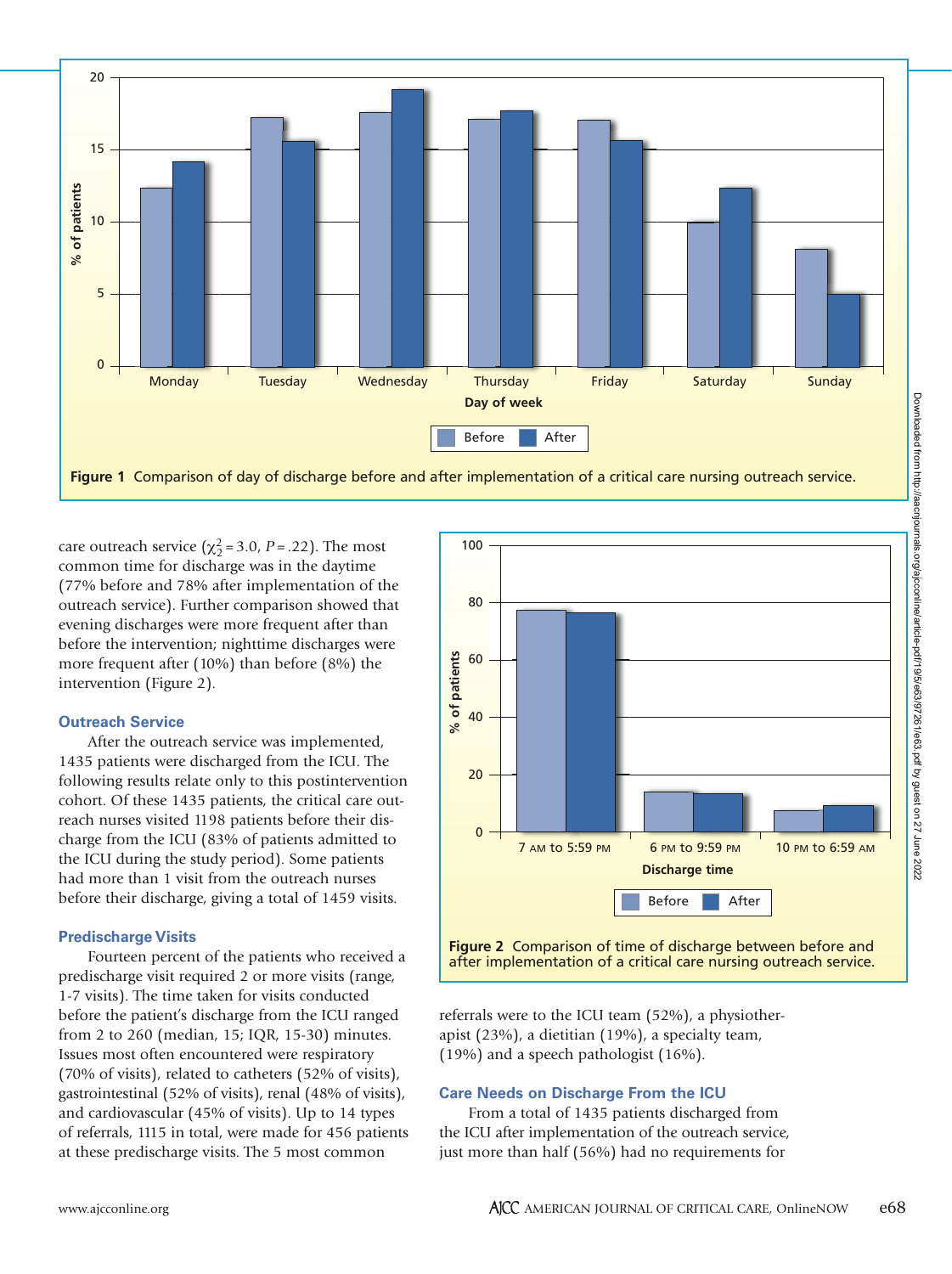#### **Table 2**

**Number of referrals made at the review after discharge from the intensive care unit (3721 visits)**

| <b>Referral to</b>        | No.  |
|---------------------------|------|
| <b>Specialty team</b>     | 347  |
| <b>Physical therapist</b> | 134  |
| <b>Dietitian</b>          | 101  |
| Speech pathologist        | 74   |
| Other medical             | 61   |
| Intensive care unit team  | 51   |
| Social worker             | 43   |
| Acute pain service        | 36   |
| Occupational therapist    | 26   |
| Wound                     | 26   |
| Ostomy nurse              | 24   |
| Psychiatry/psychologist   | 11   |
| Diabetic educator         | 9    |
| Other                     | 83   |
| <b>Total referrals</b>    | 1026 |

special accommodation on discharge from the ICU. For the others, accommodation needs included 1:1 nursing care (29 discharges, 2%), isolation/single rooms (70 discharges, 5%), 1:1 nursing care and isolation (5 discharges, 0.3%), high-dependency unit (335 discharges, 23%), coronary care unit (28 discharges, 2%), and other requirements related to nursing staffing (135 discharges, 9.4%). Thirteen discharged patients (1%) required other care requirements (eg, patient care assistant to guard patient, burns room, larger 2-bed room for bariatric patient). Three percent of patients had some order restricting resuscitation (do not resuscitate in 23 patients [2%], no cardiopulmonary resuscitation/MET activation /escalation of treatment in 16 patients [1%]) before discharge from the ICU. Most discharged patients had vascular catheters (93%): 66% of discharged patients had central catheters, and 83% required some form of respiratory therapy, including tracheostomy in 9%. Urinary catheters (84%) also were common, 43% of patients had concerns associated with intravenous fluids, and 81% had issues related to fluid balance that required monitoring in the general care area. Thirty-three percent of patients had cardiovascular intervention: cardiac monitoring, drains, pacing, and/or vasoactive infusions. Confusion or delirium was present in 11% of patients.

#### **Postdischarge Review**

Most patients (89%) from the cohort after the outreach service was implemented were reviewed

while in the general care area after their discharge from the ICU. Of the 3721 reviews conducted among 1285 patients discharged from the ICU, 93% were considered routine. The number of reviews performed by the critical outreach team ranged from 1 to 49 visits (median, 1; IQR, 1-3). The mean time spent for each review was 18 (SD, 16.9) minutes but ranged from 4 to 450 minutes. At the Royal Perth Hospital, most patients were discharged to postsurgical care areas, but most reviews were conducted in medical care areas. The reviews by the critical care outreach nurses were conducted primarily for reasons related to the patient (95%) but education ( $n = 251$ ), clinical issues  $(n=218)$ , advice  $(n=121)$ , equipment  $(n=119)$ , staff in the general care area  $(n = 94)$ , adverse events  $(n = 90)$ , and relatives  $(n = 32)$  were also the primary or secondary reason(s) for conducting the review.

Interventions (categorized as manipulation of existing therapy, recommending a practice change, education, or referral) were related to respiratory (18%), gastrointestinal (13%), catheter (7%), renal (6%), psychiatric/psychological (6%), electrolyte (5.5%), cardiac (5%), neurological (3%), pain management (4%), wound care (3.5%), activities of daily living (3%), hematological, metabolic (3%), microbiological (2%), and musculoskeletal (2%) issues.

Patients ( $n = 173$ ) were referred to specialist services on 1026 occasions. For patients who had a referral, the median number of referrals was 2 (IQR, 1-3) but as many as 38 referrals per patient were made. Most referrals were to the patient's specialty team (Table 2).

# **Delays in Discharge**

Of 1261 discharged patients for whom data on when they were deemed suitable for discharge were available, 36% of patients had their discharge from the ICU delayed by more than 8 hours. Among these patients, no bed being available or a delay in a bed becoming available were the most common reasons for the delay, accounting for 45% of discharge delays. Medical concerns accounted for 21% of delays in discharge; no reason was given for 27% of delays. Other reasons were staff shortages (4%), skill mix issues (2%), and lack of suitable accommodation (1%). The distribution pattern of the day the patient was deemed suitable for discharge from the ICU differed significantly ( $\chi^2$ <sub>6</sub> = 39.3, *P* < .001) between patients whose discharge was delayed and patients whose discharge was not delayed. Delayed discharges occurred most often on Mondays and Sundays. Patients whose discharge was delayed were more likely to be discharged after hours than were patients whose discharge was not delayed  $(\chi^2_2 = 89.7, P < .001)$ .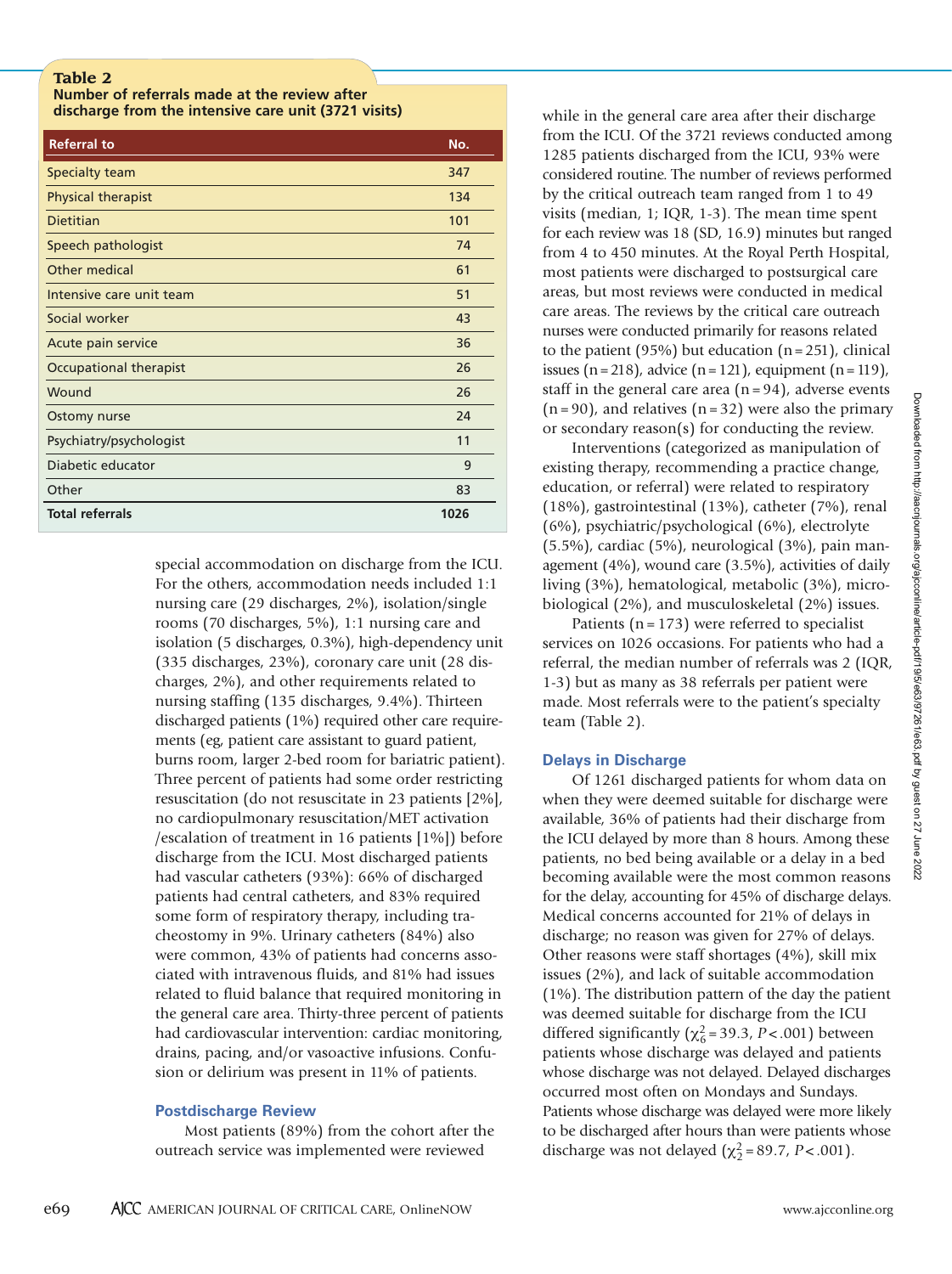A range of

have been used

to evaluate the outreach role, making conclusions difficult.

#### **Discussion**

In this large, multicenter study, duration of stay in the hospital from the time of admission to the ICU, in-hospital mortality, and readmission to the ICU during the same hospital admission did not change significantly after the introduction of a critical care nursing outreach service. Although more than 3000 patients were recruited for our study (1566 before and 1435 after the introduction of the critical care nursing outreach service), it is possible that a larger sample is needed to show a significant difference in LOS. It is not surprising that mortality and readmission rate did not change significantly after the outreach service was implemented. Both mortality and readmission rates for the study hospitals' ICU are already low by Australian<sup>21</sup> standards, and a larger sample is more likely to be necessary for a significant difference to be detected for this lowfrequency outcome.

Reports describing outcomes from a critical care outreach service have conflicting results.15,16,22-24 The randomized controlled trial conducted by Ball and colleagues<sup>7</sup> in the United Kingdom found improved outcomes after an outreach service was introduced. The LOS and readmissions before the intervention, however, were higher than those reported in Australian centers, and this difference may explain why the study by Ball et al showed a positive result. Also, the services operate in different health care environments, and there are differences in service delivery. In the United Kingdom, outreach care was developed to improve the care of acutely ill patients in general care areas of hospitals and not specifically to focus on patients who have been discharged from the ICU.25-27 Outreach care in the United Kingdom consists of a range of services from a fully comprehensive 24-hour-a-day/7-day-a-week emergency response service and a follow-up service for after critical care (a combination of the MET service and the follow-up service) to a limited education and support service focused on improving the recognition of deteriorating condition and the improved delivery of care to acutely ill patients in general care areas.

In the Australian context, several reports have described the beneficial effects of the use of an ICU nurse liaison, although beneficial outcomes such as reducing hospital LOS and readmissions to ICU have not been clearly demonstrated.15,22,24 Our results are similar to those reported by Eliott and colleagues, $16$ who found no difference in hospital LOS, readmissions, or mortality after implementation of an ICU liaison nurse service at a metropolitan university teaching hospital in Victoria, Australia. Differences in health care contexts, the services provided (eg,

having a MET system), the focus of the intervention (on all acute care patients in the general care area vs patients discharged from the ICU), and the outcomes reported are all likely reasons for these discrepancies. In a recent integrative review, Endacott and colleagues $28$  noted that a range of research methods have been used to evaluate critical care nursing outreach services, but it was not possible to conclude unequivocally that such outreach services improve outcomes. This conclusion was supported by the results of an earlier systematic review performed by Esmonde and colleagues.<sup>29</sup>

The benefit of the critical care outreach service in facilitating the discharge process was difficult to gauge. We believe that the discharge process was facilitated by the critical care nursing outreach service, as demonstrated by the large number of referrals before patients were discharged from the ICU. Qualitative data from focus groups conducted before and after the intervention (unpublished data) also showed positive comments about the service. For example, patients were less afraid of the transition process, and staff found the support and education beneficial. Chaboyer and colleagues<sup>22</sup> did not find that use of a nurse liaison was associated with a reduction in pretransfer anxiety among patients discharged from the ICU to the general care area. It is Example and Service and Service of refer-<br>the ICU.<br>ted before and also<br>ice. For<br>ansition ducation<br>ducation ducation<br>of find<br>with a<br>tients dis-<br>rea. It is<br>**A range of research methods**<br> $\frac{1}{2}$ <br>**have been used**<br>to evaluate

likely that the method of assessing the benefits of use of a critical care nursing outreach team should be reevaluated to better measure the actual effect of such a team on the discharge process.

Almost a third of patients had their discharge from the ICU delayed by more than 8 hours, equivalent to 1 or more traditional nursing shifts. Although no information was available on delays in

discharge from the ICU before implementation of the outreach service to compare with delays after implementation, a higher proportion of patients may have had their discharge delayed after implementation because of issues identified by the critical care outreach team. This premise is supported by the large number of delays for medical reasons. In contrast, Chaboyer and colleagues<sup>12</sup> reported a reduction in discharge delays from the ICU after introduction of a nurse liaison service, although their definition of discharge delay differed from ours and they had a comparison group.

Our study confirmed the complexity of the care that patients require when discharged from the ICU. Many patients were discharged with central catheters,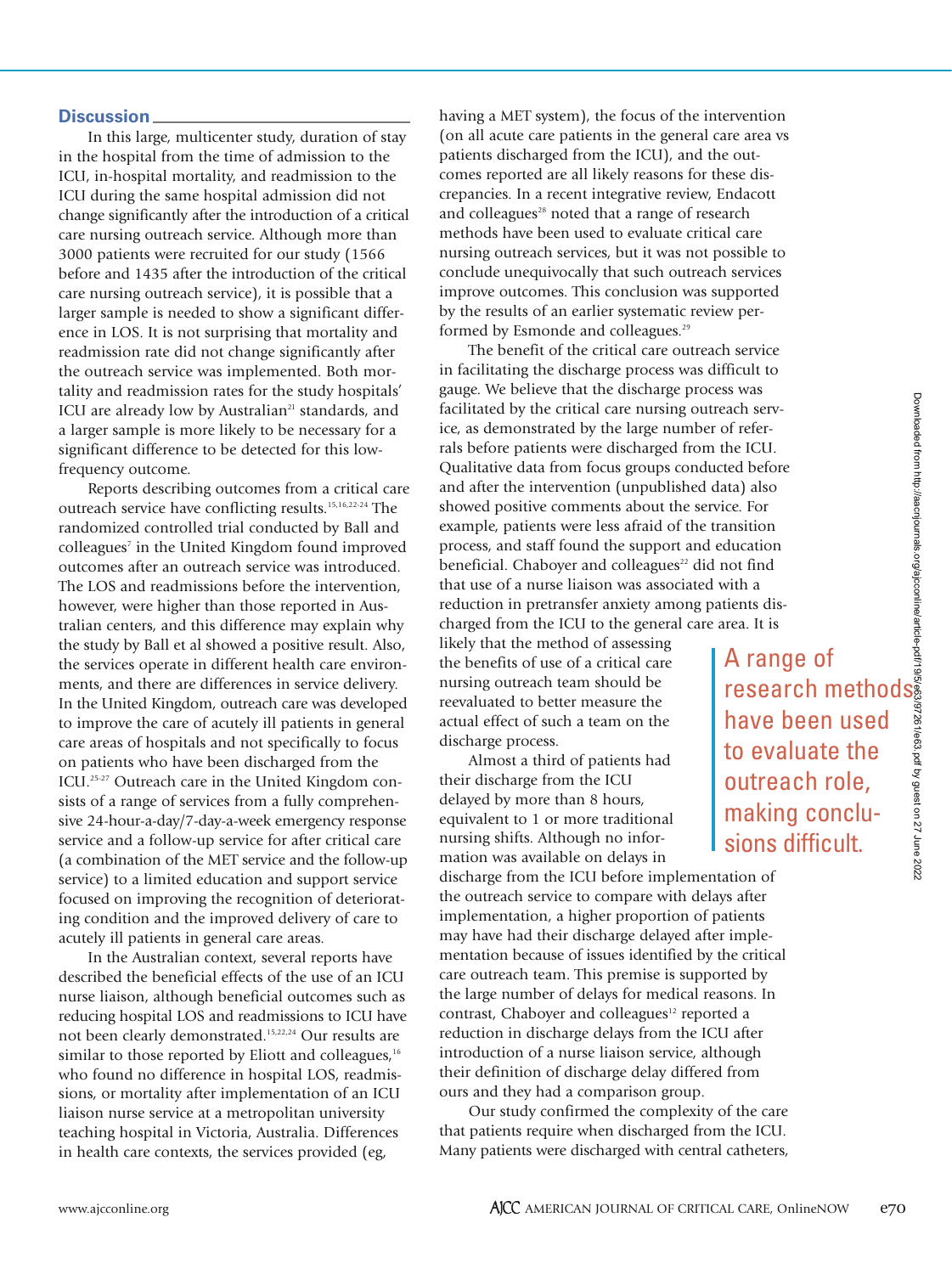oxygen therapy, and urinary catheters, and a large number of interventions were delivered by the outreach nurses. Although the reviews were conducted primarily for reasons related to patients, the outreach nurses provided education and advice, assisted with equipment issues, and supported staff and relatives. Referrals were made primarily to medical teams (specialty, ICU), but support from physical therapists and dieticians also were important.

Because this was a multicenter study, differences in management practices from hospital to hospital may have affected the outcomes of the outreach service in the different hospitals. The 2 larger tertiary-care hospitals have clinical nurse spe-

The benefit of ICU outreach in facilitating the discharge process was difficult to gauge. cialist support available both during office hours (7 AM to 5 PM) in the general care areas and after hours (after 5 PM) throughout the hospital, but the third hospital did not. More benefits may have been observed at the third hospital, but the sample size may have been too small for a significant difference to be detected. The short follow-up time of 6 months may have been

insufficient to determine the true effect of the intervention. Certainly a criticism of the MERIT study<sup>6</sup> was that a complex intervention such as the introduction of a MET or, as in this article, a critical care follow-up service, may require considerably longer than 6 months to have a significant effect. Eliott and colleagues<sup>16</sup> conducted a before-and-after study for 36 months and did not find a difference in outcomes. Funding constraints prevented a longer duration of follow-up for our study.

#### **Conclusion**

Although several studies have shown beneficial outcomes for a critical care nurse lead outreach service in Australia and the United Kingdom, we found no improvement in LOS after admission to ICU, readmission rate, or hospital mortality after introduction of such a service. However, it may well be that the true benefits of the service (eg, improvement of the transition from the ICU to the general care area for both the staff in the general care area and patients, and the provision of educational support for junior staff in the general care area) are not reflected by the more quantitative outcomes measured in this study.

FINANCIAL DISCLOSURES

Funding was provided by the Western Australian Department of Health Innovation Fund 2008.

#### **eLetters**

Now that you've read the article, create or contribute to an online discussion on this topic. Visit **www.ajcconline.org** and click "Respond to This Article" in either the full-text or PDF view of the article.

#### **REFERENCES**

- 1. Higlett T, Bishop N, Hart G, Hicks P. *Review of Intensive Care Resources & Activity 2002/2003.* Melbourne, Australia: Australian and New Zealand Intensive Care Society; 2005.
- 2. Acute Health Division DoHS, Victoria, Australia. Victoria's Intensive Care Services: Future Directions. 2009. www.health .vic.gov.au/criticalcare. Accessed June 29, 2010.
- 3. Acute Health Division DoHS. *Review of Intensive Care in Victoria* [Phase 1 report]. Melbourne, Australia: Department of Human Services; 1997.
- 4. Rosenberg AL, Watts C. Patients readmitted to ICUs: a systematic review of risk factors and outcomes. *Chest.* 2000; 118:492-502.
- 5. Buist MD, Moore GE, Bernard SA, Waxman BP, Anderson JN, Nguyen TV. Effects of a medical emergency team on reduction of incidence of and mortality from unexpected cardiac arrests in hospital: preliminary study. *BMJ.* 2002; 324:387-390.
- 6. Hillman K, Chen J, Cretikos M, et al. Introduction of the medical emergency team (MET) system: a cluster-randomised controlled trial. *Lancet.* 2005;365:2091-2097.
- 7. Ball C, Kirkby M, Williams S. Effect of the critical care outreach team on patient survival to discharge from hospital and readmission to critical care: non-randomised population based study. *BMJ.* 2003;327:1014.
- 8. Chaboyer W, Foster MM, Foster M, Kendall E. The intensive care unit liaison nurse: towards a clear role description. *Intensive Crit Care Nurs.* 2004;20:77-86.
- 9. Harrison DA, Brady AR, Rowan K. Case mix, outcome and length of stay for admissions to adult, general critical care units in England, Wales and Northern Ireland: the Intensive Care National Audit & Research Centre Case Mix Programme Database. *Crit Care.* 2004;8:R99-111.
- 10. Gao H, Harrison DA, Parry GJ, Daly K, Subbe CP, Rowan K. The impact of the introduction of critical care outreach services in England: a multicentre interrupted time-series analysis [abstract]. *Crit Care.* 2007;11:R113.
- 11. Williams T, Leslie G. Delayed discharges from an adult intensive care unit. *Aust Health Rev.* 2004;28:87-96.
- 12. Chaboyer W, Thalib L, Foster M, Elliott D, Endacott R, Richards B. The impact of an ICU liaison nurse on discharge delay in patients after prolonged ICU stay. *Anaesth Intensive Care.* 2006;34:55-60.
- 13. Chaboyer W, Gillespie B, Foster M, Kendall M. The impact of an ICU liaison nurse: a case study of ward nurses' perceptions. *J Clin Nurs.* 2005;14:766-775.
- 14. Chaboyer W. Effect of the critical care outreach team on patient survival to discharge from hospital and readmission to critical care: non-randomised population based study. *Aust Crit Care.* 2004;17:86-87.
- 15. Green A, Edmonds L. Bridging the gap between the intensive care unit and general wards-the ICU liaison nurse. *Intensive Crit Care Nurs.* 2004;20:133-143.
- 16. Eliott SJ, Ernest D, Doric AG, Page KN, Worrall-Carter LJ, Thalib L, et al. The impact of an ICU liaison nurse service on patient outcomes. *Crit Care Resusc.* 2008;10:296-300.
- 17. Australian and New Zealand College of Anaesthetists Joint Faculty of Intensive Care Medicine. IC-1 Minimum Standards for Intensive Care Units. 2003. http://www.cicm.org.au /policydocs.php. Accessed June 29, 2010.
- 18. National Health and Medical Research Council. *National Statement on Ethical Conduct in Research Involving Humans.* Canberra, Australia: National Health and Medical Research Council; 2007.
- 19. The Intensive Care Society. Guidelines for the Introduction of Outreach Services. 2003. http://www.ics.ac.uk/intensive\_ care\_professional/standards\_and\_guidelines/guidelines\_for \_the\_introduction\_of\_outreach\_2003. Accessed June 29, 2010.
- 20. Knaus WA, Draper EA, Wagner DP, Zimmerman JE. APACHE II: a severity of disease classification system. *Crit Care Med.* 1985;13:818-829.
- 21. Moran J, Bristow PJ, Solomon P, George C, Hart G, for the

Downloaded from http://aacnjournals.org/ajcoonline/article-pdf/19/5/e63/97261/e63.pdf by guest on 27 June 2022 Downloaded from http://aacnjournals.org/ajcconline/article-pdf/19/5/e63/97261/e63.pdf by guest on 27 June 2022